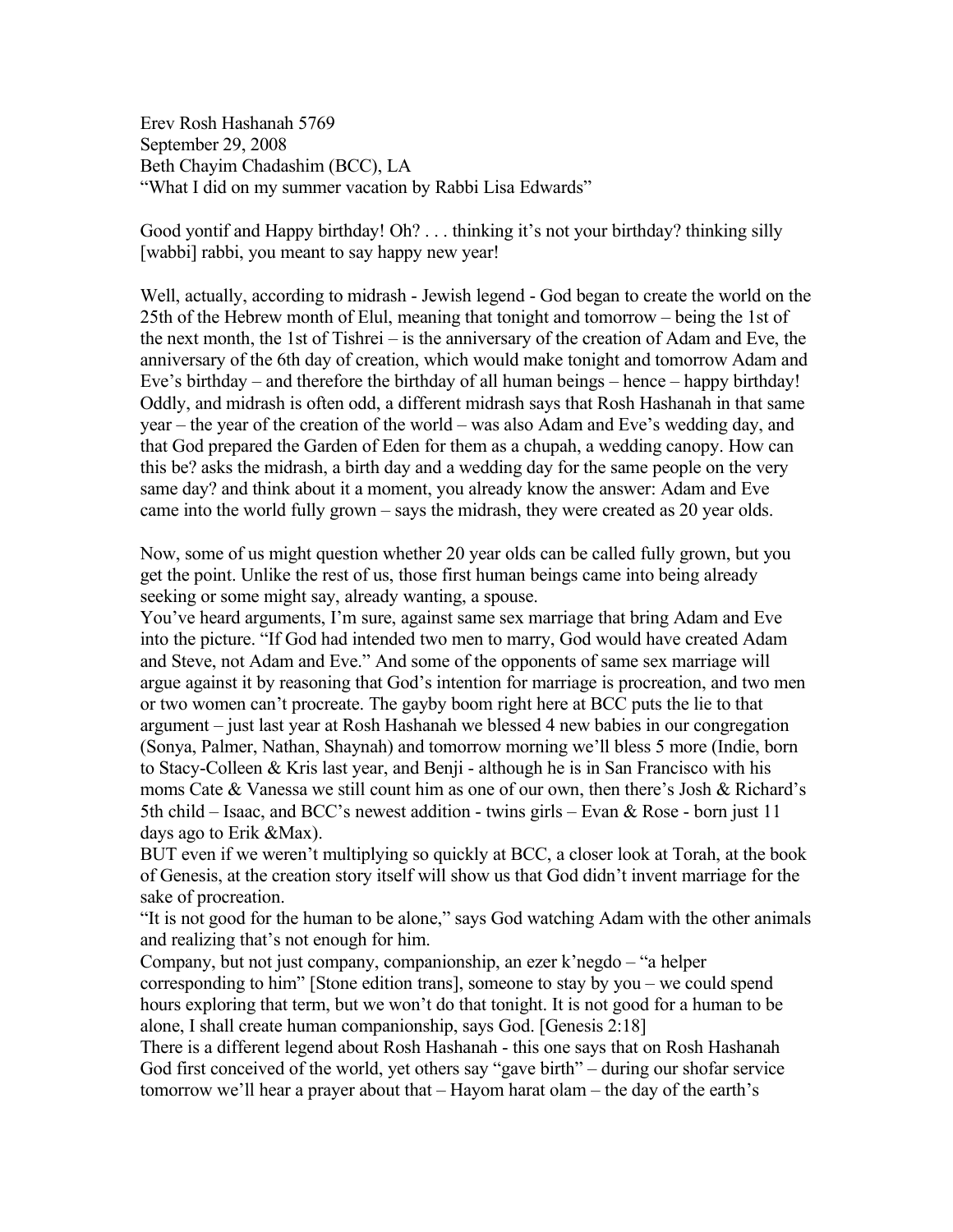conception, or the birthday of the world.

And yet another new year legend – that generations after creation - our ancestors Sara, Rachel and Hannah – all of whom struggled to become parents – all conceived on Rosh Hashanah.

At the very least – or maybe best – from all of these legends comes the idea of Rosh Hashanah as a time of beginning, of possibility, of love, a good time for marriage or at least a time to celebrate marriage – as a concept, as an institution, as a possibility, as one of many ways for human beings to find companionship – not to be alone.

Another good way not to be alone is to come into community, like we do at Rosh Hashanah as at no other time of year.

We come into community at Rosh Hashanah and remind ourselves of the pleasures and challenges of living in society. We enter because of shared values, and while here we often also discover our differences from one another, and we explore how to appreciate those differences, how, if society is to work the way God intended it – if we are to be company to each other – we need to learn to appreciate our commonalities and our differences. It is not good for the human to be alone, said God. Let them live in company with one another.

Speaking of marriage, I've been to a few weddings this summer – anyone else? Anyone recognize these words? where you go I will go where you lodge I will lodge your people are my people and your God my God

OR THESE WORDS?:

With you I make this covenant, For I love you as my soul. Journey with me in peace And the Holy One shall be With you and with me

If your summer has been anything like mine, you heard these words (or words with similar sentiments) spoken as words of commitment by couples to each other all summer long, as we stood beneath chupahs – wedding canopies -- in the synagogue and in the wedding cabanas at West Hollywood Park, under sun umbrellas by the ocean, in forests and on the beach, in public gardens, in our own living rooms, at Bed & Breakfasts and restaurants, in our own backyards - with the crowds sometimes spilling over into the neighbor's backyard too!

We heard these words of love and commitment, faith in God and in each other, spoken by men to men, and by women to women, and between women and men, marrying now that their friends can too, and all with tears in their eyes.

A couple hundred of you heard these words come out of my mouth on July 13, when I spoke them again to Tracy just as I had 13 years ago under our chupah right here in this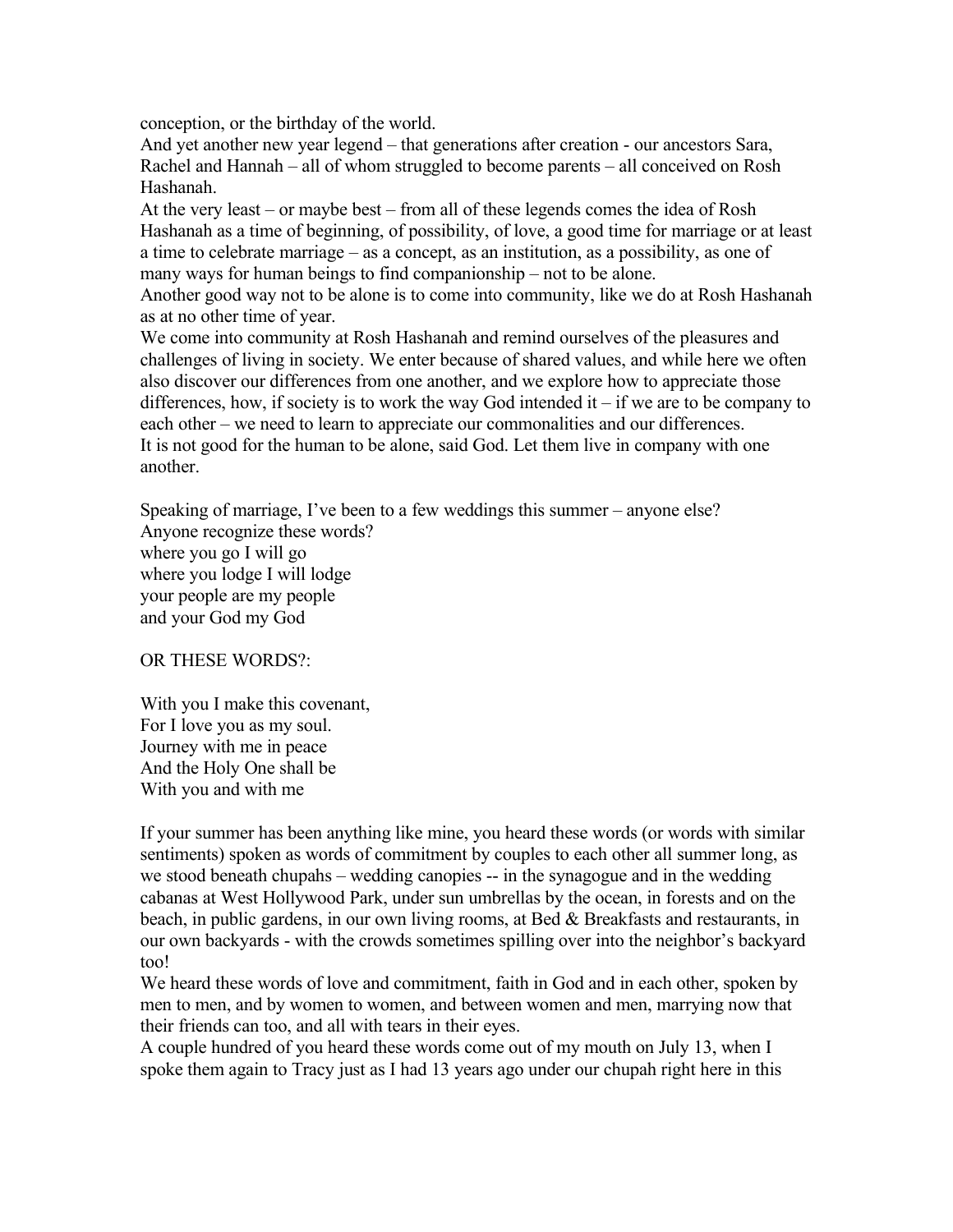very sanctuary, and we heard Tracy say them again to me. Thank you for coming to our civil wedding! Thank you, Tracy, for marrying me – AGAIN!

I suppose it should come as no surprise really that so many same sex couples choose these biblical words to say to one another, as the Bible says in the Book of Ecclesiastes - "there is nothing new under the sun" – and those words of love and devotion: "where you go I will go," "For I love you as my own soul" are both from the Bible, the first being words spoken by Ruth to Naomi, the other based on the vivid description of the love between Jonathan and David.

In fact, what seems a bit odd – does it to you? - is that through the generations countless clergy gave voice to those same biblical words inviting couples "to repeat after me," and obediently countless grooms did so, speaking tenderly to their brides and their brides gently back to them. For generations these words of devotion and commitment spoken first by Ruth to Naomi - a woman to a woman; or that tender expression of love between Jonathan and David, and their certainty that God blessed their relationship, have long been taken as words used to declare oneself married to another.

We've all heard about the California Supreme Court's historic decision regarding marriage [May 16, 2008]. I want to read you one pivotal sentence from the eloquent majority decision written by Chief Justice Ronald George:

"In light of the fundamental nature of the substantive rights embodied in the right to marry – and their central importance to an individual's opportunity to live a happy, meaningful, and satisfying life as a full member of society – the California Constitution properly must be interpreted to guarantee this basic civil right to all individuals and couples, without regard to their sexual orientation." [Hon. Ronald M. George, Chief Justice, for the majority in In re Marriage Cases, May 15, 2008, p.66]

Those phrases: right to marry, basic civil right – that's what's transformative about this decision – it doesn't matter whether any of us choose marriage or not, it's the fact that now everyone is included as equals in this central narrative – and if you question the presence of marriage in the central narrative - recall the midrash marrying off Adam  $\&$  Eve on the very day they were created. Or think a moment about the traditional blessing Jews offer at the baby namings and bris's of our children – a blessing that each child grow into a life of Torah, of marriage, and of good deeds – l'Torah ul-chupah ul-ma-a-sim tovim .

So right now one of the fundamental institutions of society is now as much ours as anyone else's whether any of us choose to use it or not. You may not be interested in marriage, you may never be interested in marriage for yourself, but regardless of our marital status and marital choices and views on marriage, everyone's status is different now – everyone's status changes when what was once a privilege offered to some is now a right guaranteed to all. It's about civil rights, and access, and the differences in how people look at one another, and come to understand the relationships they see and are a part of.

Although it took 30 days for the Supreme Court's ruling to take effect, the lives of many of us in this room changed significantly from the moment the Court released its decision.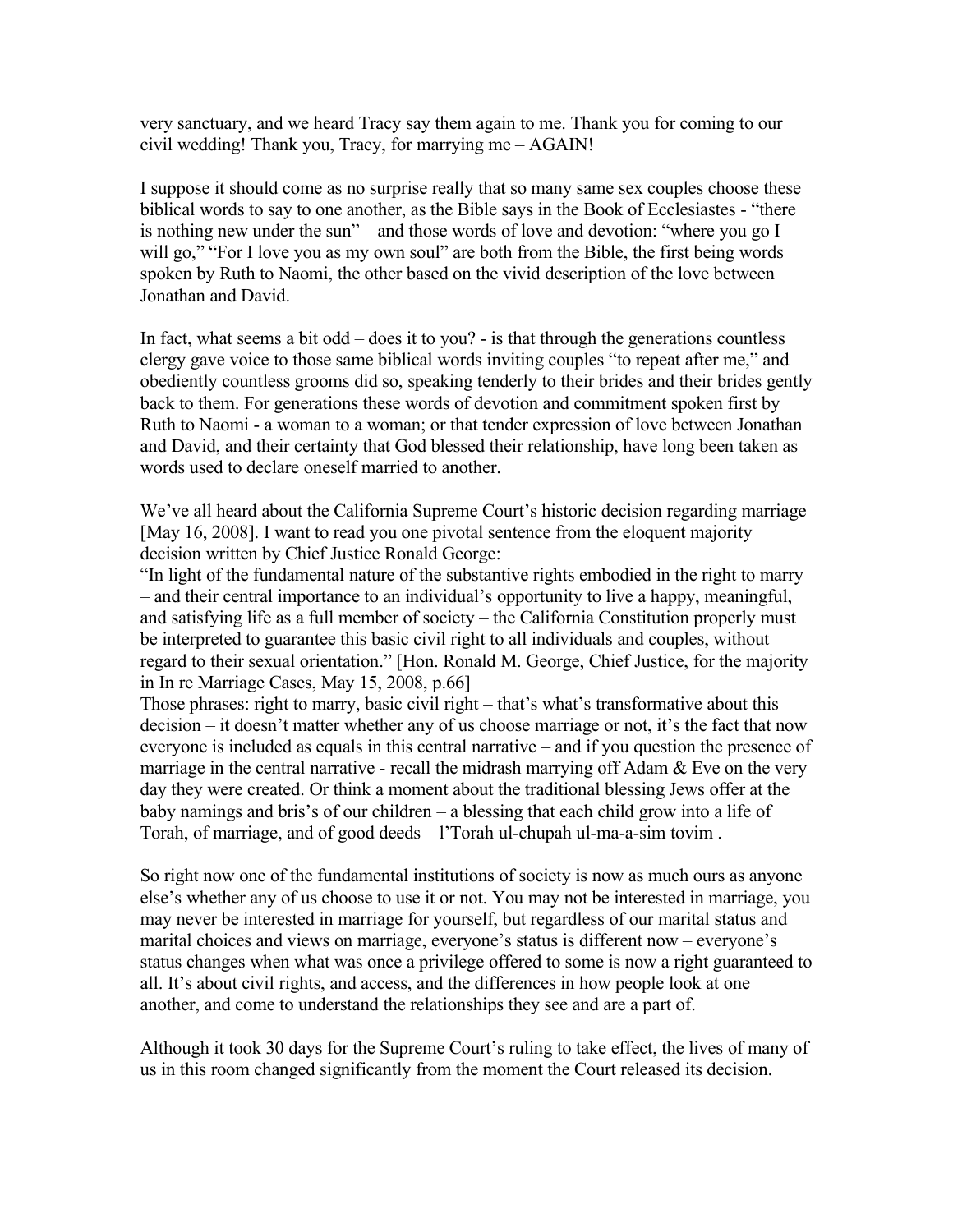And the immediate result? All summer long all up and down the state of California, same sex couples raised their hands to testify the truth of the information on their marriage license applications; all summer long they vowed to one another their mutual promises of commitment; all summer long I and Fran (our cantorial soloist emerita) and the Honorable Judge Donna Groman (BCC member), and other happy officiants like us, signed our names to one legal California marriage license after another. I'll have the privilege of signing at least 36 California marriage licenses before election day on November 4.

And of the many weddings I'll be part of or attending before November 4, not quite half of them are of couples who already had a wedding or commitment ceremony, and way more than half are couples who have been together for more than 20, some more than 30, one even 50 years. Weddings are moving in a different way when the couples saying vows have been together for decades. Powerful…

Many of you remember Judge Jerry Krieger, his memory is a blessing, a founding member of BCC, and one of the first openly gay judges to serve in the state of California. So often this summer I wished Jerry had lived to see the day he could have signed a California marriage license for a gay couple. He used to laugh and sigh with me at the irony that the state of California authorized the two of us to officiate and sign marriage licenses – could even do so for a couple who had been together one day—but that same state of California wouldn't let either of us marry our own partners of so many years.

And I wish too that Rabbi Erwin Herman, z'l, had lived even if only a few more months so that he could have seen this summer. It was Rabbi Herman who, 36 years ago, responded enthusiastically when Rev. Troy Perry – the founder of MCC – the first gay and lesbian Christian congregation - asked him to be supportive of a group of gay Jews. And thus began BCC. With the support of his wife Agnes, it was Rabbi Herman who two years later encouraged BCC's founders to apply for membership in the congregational organization of the Reform movement, and then helped see to it that BCC was accepted on the first vote. That was 1974.

And tonight is BCC's 37th Erev Rosh Hashanah service – is anyone here tonight who attended that first service? Could you have imagined what BCC would become? What changes we would help bring about in society?

Listen to these opening paragraphs from writer Amy Klein's Jewish Journal article about this summer's marriage celebrations:

It's almost 9 a.m. on Tuesday, June 17, and the line at the West Hollywood Park snakes around itself, as some 400 people wait to obtain marriage licenses on this first official day that the State of California is issuing licenses to gay and lesbian couples (aside from one wedding on Monday).

Some men wear tuxedoes, some men wear suits, a few women are in white (a few women are in suits), but most of the couples are decked out in California casual on this momentous day. By far the most interesting - and photographed -- group is situated in the middle of the line, holding up a white chuppah on bamboo poles and the banner of their synagogue: Beth Chayim Chadashim.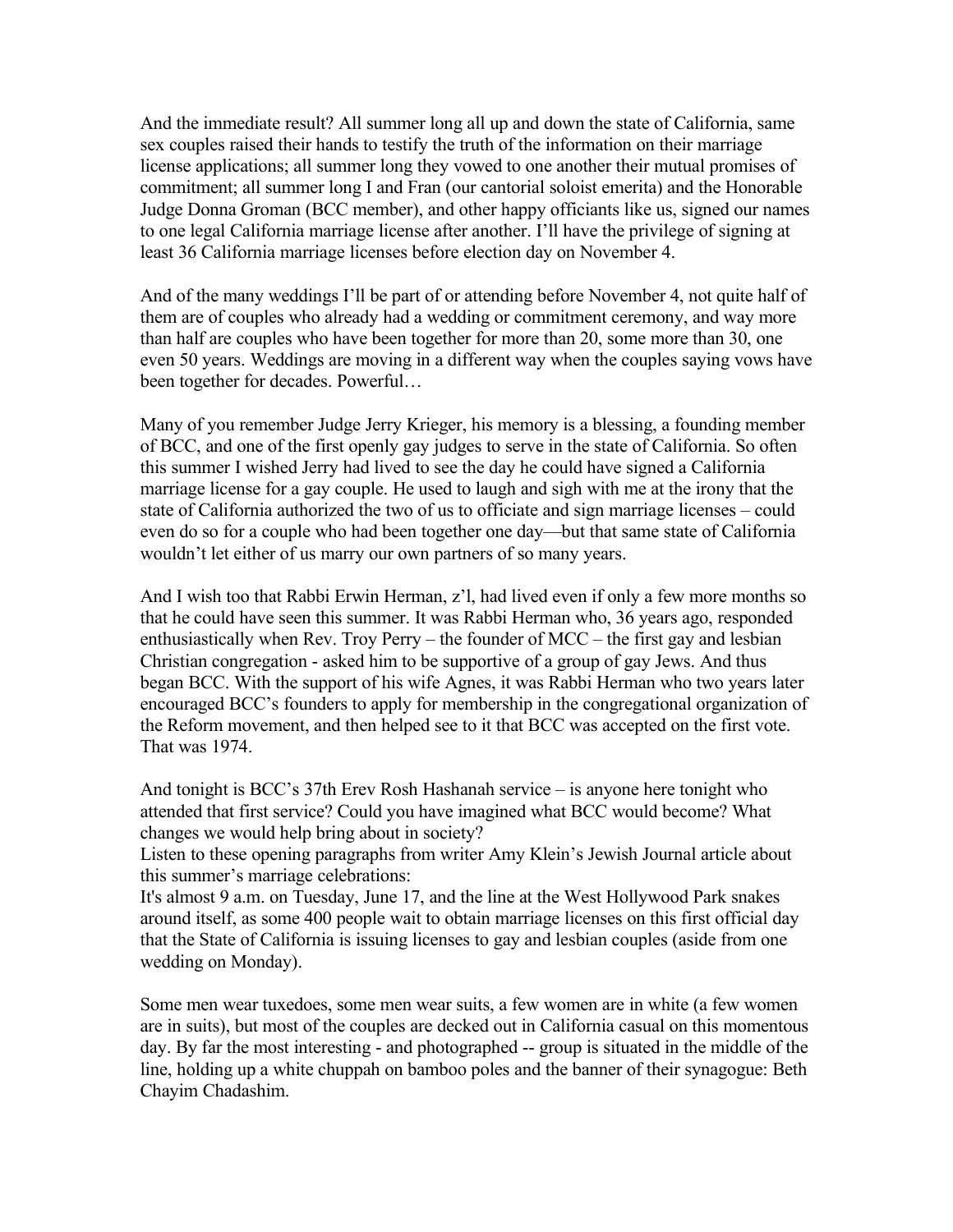BCC, the first gay and lesbian synagogue, [this year celebrating its 36th anniversary] . . . has brought 10 couples here to get marriage licenses.

http://www.jewishjournal.com/

religion/article/gay\_rabbis\_getting\_married\_and\_marrying\_20080617/

Makes you proud, doesn't it? Our congregation is – as Davi might say –splat! in the middle of one of the biggest civil rights moments in our nation's history. Close to 40 BCC couples will marry within this 5 month period between June 17 and Nov. 4, and many more after Nov. 4 we hope!

Of course, it hasn't been all just celebration since June 17. As the import of the Supreme Court's decision began to sink in, many of us worried that some couples would rush into marriage just because we could, and for fear that our new-found right wouldn't last long. Especially when, shortly after the Court's decision was announced, the hateful Proposition 8 made its way onto November's ballot. The fact that we don't know what might happen to the legality of our marriages should prop. 8 succeed has certainly added to the numbers of same-sex weddings happening between June 17 and election day.

Though happily there are promising signs sprouting up not just on lawns all around town, but also in conference rooms and on conference calls:

A few weeks ago the Pacific area Reform Rabbis Association voted overwhelmingly to oppose Proposition 8.

Last week, the Southern California Board of Rabbis took a similar stand. It was the largest group vote the Board of Rabbis had ever taken – [120 of the 290 members voted], and 93% of those who voted, voted to oppose Prop. 8, including some of the liberal Orthodox members of our organization.

The organization "Jews for Marriage Equality" and its founder, Steve Krantz, has close to half of ALL THE RABBIS in CALIFORNIA signed on to a letter in support of marriage equality.

That's a lot of RABBIS! all over the state in favor of marriage equality. The fact that Jews are so vocal and that so many are in favor has a lot to do with how Jews understand human nature and our role on God's earth, and it also has a lot to do with tireless and visionary Jewish leaders like Joel Kushner, director of HUC's Institute on Judaism and Sexual Orientation, and Rabbi Denise Eger, who has been working on this issue for close to 2 decades. I feel blessed to be working beside and learning from so many extraordinary leaders in the glbt and in the Jewish communities! I wish I could thank all the people and organizations or even just list all the tasks that have gone into this accomplishment. Give me a few more hours and I would…

And of course it's NOT just Jews & lgbt folks by any means!

For example, on September 10, 2008 six senior California Episcopal bishops issued a statement opposing Proposition 8.[47]

All this good news might almost make us believe the headline from Newsweek columnist Anna Quindlen's June essay about gay marriage. She wrote:

Scream, shout, jump up and down. No matter. The gay-marriage issue is over and done with. The upshot: love won.

From the magazine issue dated Jun 9, 2008

"From her mouth to God's ears," goes the expression, but clearly God has heard already –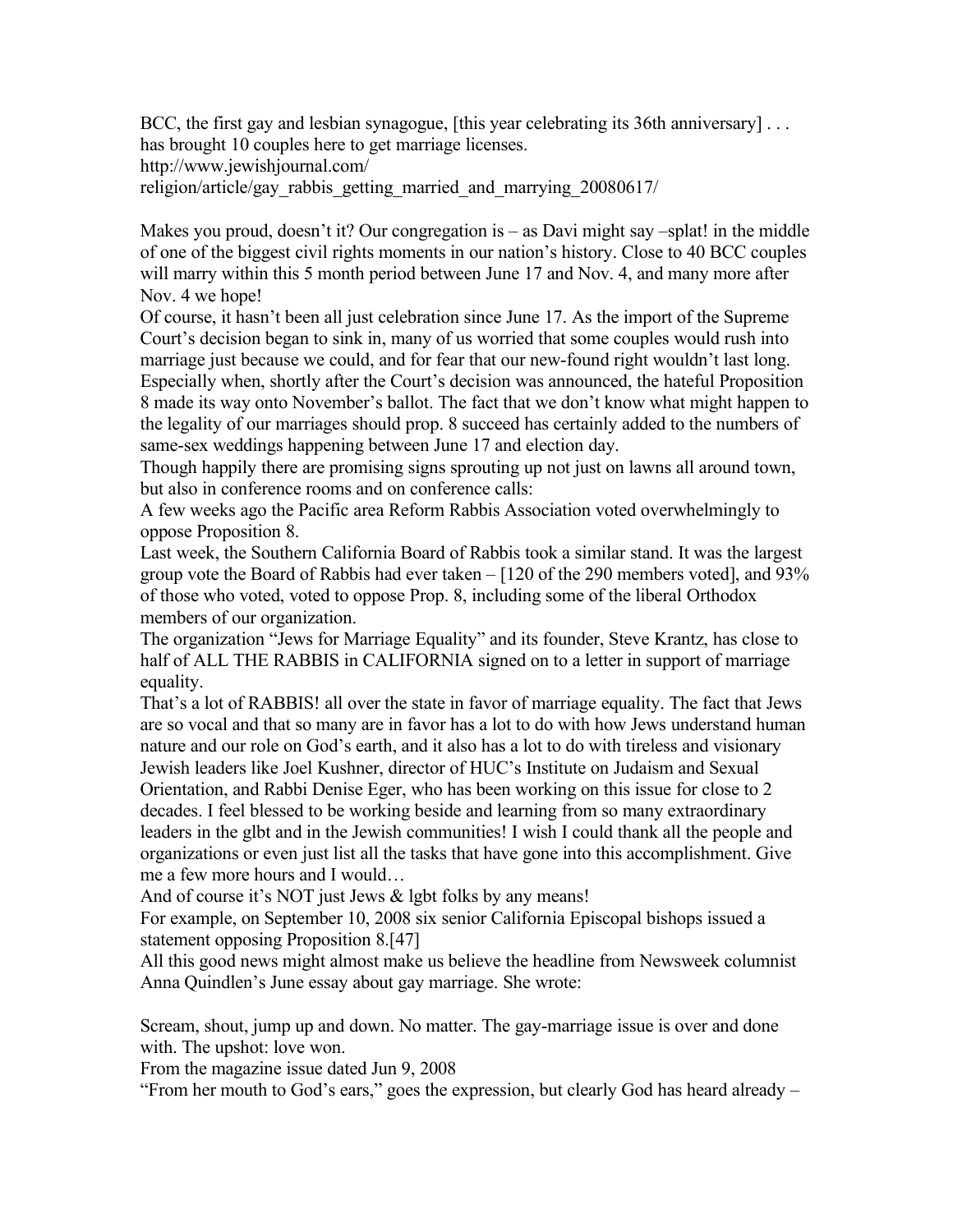and blesses our relationships. Instead we say "from her mouth to the ears of the ones who fear us"

And fear us they do, and so we must not get complacent. Prop. 8 asks that a simple majority of California voters vote to change the state's constitution such that it would now read: "Only marriage between a man and a woman is valid or recognized in California," and in so doing "would eliminate this civil right [to marry] and write discrimination into the constitution."

Polls and optimists aside, the vote hasn't happened yet – and in the last decade our side has lost more than 30 ballot initiatives across the country, and we've lost before in California – remember that this Court decision came out of the success of Prop. 22 a few years ago. As cheerful as Anna Quindlen and some clergy groups might make us, other religious groups are joining forces in support of Prop. 8 – some Orthodox Jews, Mormons, Catholics, and evangelical Christians – talk about strange bedfellows!!! -- And they are expending huge amounts of resources to support the passage of Prop.8.

But our team is now telling us that if we can win 3% of the undecided vote we can defeat Prop. 8. The other side is bringing 100,000 volunteers from out of state, and has exceeded our considerable fundraising by about \$5 or 6 million which is a lot of paid advertising. Those 100,000 are making phone calls, and going door to door to undecided and conservative households.

Even if you spend only one evening at a phone bank between now and the election, you could make the difference. It's going to be that close.

And ask Tracy or Larry Nathenson or Barry Wendell – a phone bank evening is a fun evening. They train you, you meet people, you have amazing conversations. You'll leave filled with enthusiasm. And they're happening nearly every week night, and weekends too – some locations even have babysitting available!

There is literature on the tables in the lobby that offers opportunities to all of us to work on the No on 8 - the No on hate - campaign. And don't forget too to talk in a cheerful and friendly way to every neighbor, co-worker, acquaintance, relative, friend you can to make sure everyone understands what's at stake.

We've often said, "the personal is political," but this summer the personal has never been more political. And this summer, the political has never been more personal either.

On June 16 Del Martin & Phyllis Lyon were the first couple allowed to legally marry in California. They had been the first couple to marry in San Francisco four years ago as well. Together for 55 years, on June 16, just minutes after 5pm, minutes after same sex marriage became legal in California, in front of dozens of witnesses at a touching civil ceremony officiated by their champion (our champion too) San Francisco Mayor Gavin Newsom, Del & Phyllis, these pioneers of lesbian and gay liberation, leaders of our communities for decades, and already in their 80's at their wedding, pledged their vows to each other saying yes to the question "as long as you both shall live?" Said Mayor Newsom at the reception immediately after the ceremony, "I think today marriage as an institution has been strengthened." They knew at the time of their wedding that Del hadn't much longer to live, and indeed, she died just 6 weeks after their wedding.

You can't get much more personal, much more political, much more poignant than that.